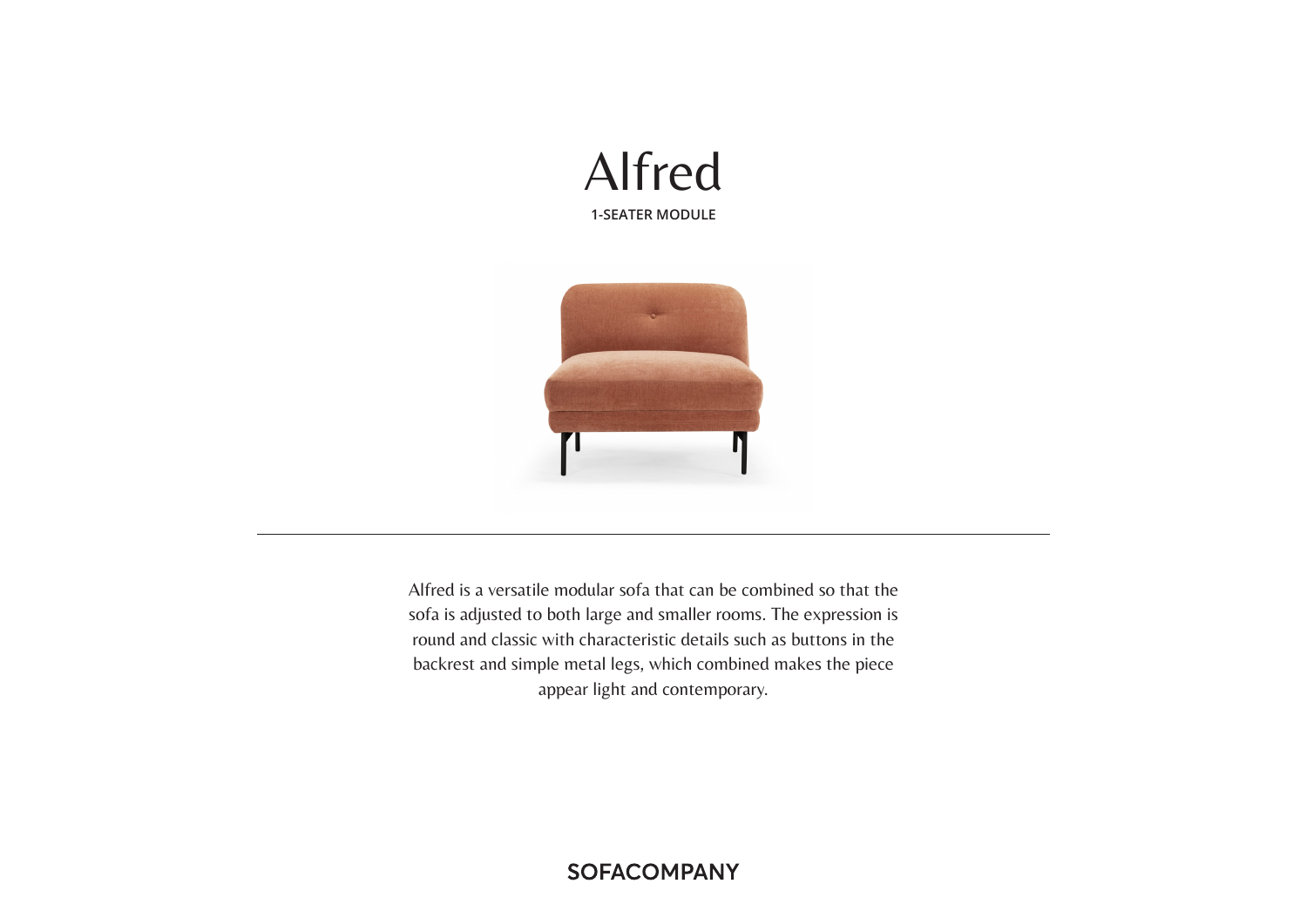# **MATERIAL COMPONENTS**

Frame: FSC wood 100% Foam: High Resilience Fire Retardant Foam Legs: Wood: FSC wood 100% Surface meets requirements of.: Reach, Painted: standard 16 CFR 1303 – PASS

## **SAFETY AND STABILITY**

Our products are always developed and tested against EN 16139. 1 & 2. EN-1021 1 & 2, BS5852 0 & 1, CA TB 117-2013.

# **PACKAGING MATERIAL & SHIPPING**

The use of packaging materials are minimized without compromising protection of the product during transport. Chairs and sofas are protected in a cardboard box and when needed wrapped in a protective layer of recycled plastic. Shipping and transportation is in addition CO2 neutral.  $\mathsf{S}$  .

**PACKAGE MEASUREMENTS** 61 x 89 x 86 cm, 24 kg

## **WARRANTY**

Warranty against manufacturing defects (materials and craftsmanship) is standard as follows: 860

Frame: Lifetime Foam: 5 years Upholstery/Fabric: 5 years

Wear, tear and damages to the products are not covered under this warranty.  $\frac{1}{2}$ 

**TEXTILE** See our textiles here



### **1-SEATER MODULE**